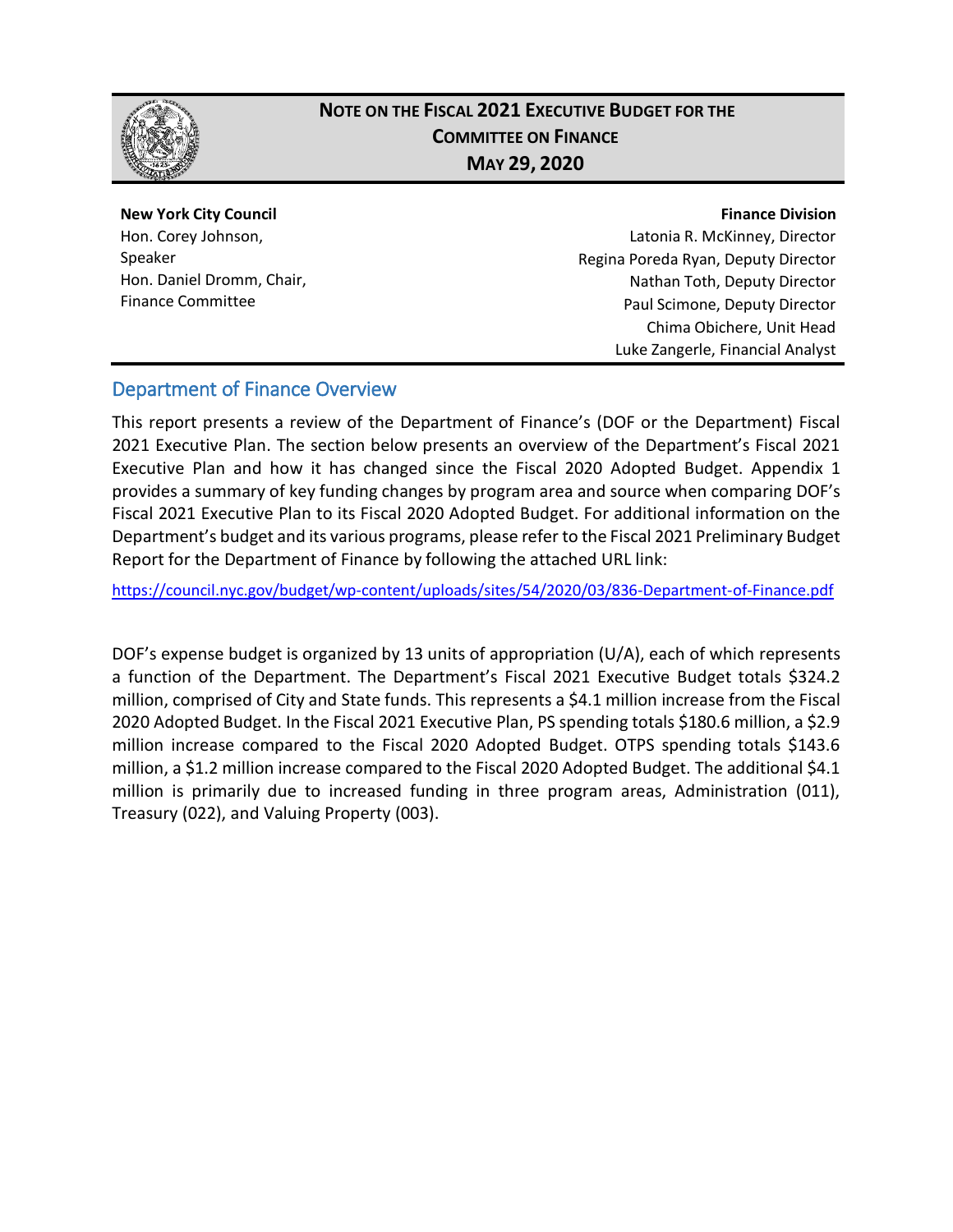| <b>DOF Program Arean Breakdown</b> |                                              |                          |                                  |  |                                                |  |  |
|------------------------------------|----------------------------------------------|--------------------------|----------------------------------|--|------------------------------------------------|--|--|
|                                    |                                              |                          |                                  |  |                                                |  |  |
|                                    |                                              |                          |                                  |  |                                                |  |  |
|                                    | FIT (Finance Information<br>Technology), 15% | <b>Valuing Property,</b> | Audit, 8%                        |  | Collections, 7%                                |  |  |
|                                    |                                              | 10%                      |                                  |  | Payment Ops &<br>Application<br>Processing, 6% |  |  |
| Administration, 22%                | Civil Enforcement, 14%                       | Treasury, 8%             | Legal &<br>Adjudications<br>, 7% |  | Three Other, 4%                                |  |  |

### New in the Executive Plan

The Fiscal 2021 Executive Budget for DOF does not include any new needs in Fiscal 2020 or Fiscal 2021 and the outyears. Other Adjustments increased the budget by \$633,000 in Fiscal 2020 and \$4.7 million in Fiscal 2021. These increases are offset by DOF's Program to Eliminate the Gap (PEGs) totaling \$6.1 million in Fiscal 2020. See Appendix 2 for a list of all budget actions since the Fiscal 2020 budget adoption. Appendix 2 provides a detailed summary of agency budget actions since the Fiscal 2020 Adopted Budget.

#### **Other Adjustments**

- **Collective Bargaining.** The Department's Fiscal 2021 Executive Plan includes funding for collective bargaining adjustments added since the Preliminary Plan totaling \$1.1 million in Fiscal 2020, \$1.8 million in Fiscal 2021, and \$2 million Fiscal 2022 and in the outyears;
- **Fleet Size.** The Fiscal 2020 Executive Plan includes City tax-levy savings of \$325,000 in Fiscal 2020 only due to the elimination of vehicles from DOF's fleet;
- **Heat, Light and Power.** Due to a re-estimate, DOF anticipates a decrease of \$125,000 in Fiscal 2020 and a decrease of \$7,000 in Fiscal 2021 and in the outyears for costs associated with heat, light and power.
- **Lease Adjustment.** Due to re-estimates, DOF anticipates increases of \$3.1 million in Fiscal 2021 and \$2.7 million in Fiscal 2022, and in the outyears for costs associated with leased space.

**Citywide Savings Program.** In conjunction with the Fiscal 2021 Executive Plan, the Office of Management and Budget (OMB) released a Citywide Savings Program that outlined a plan to close a budget gap of \$2.7 billion over Fiscal 2020 and Fiscal 2021. To develop the program, OMB asked all agencies to identify efficiencies, alternative funding sources and programmatic changes, including PEGs that would yield budgetary savings. DOF has identified PEG savings totaling approximately \$6.1 million in Fiscal 2020. The savings identified by DOF include the following: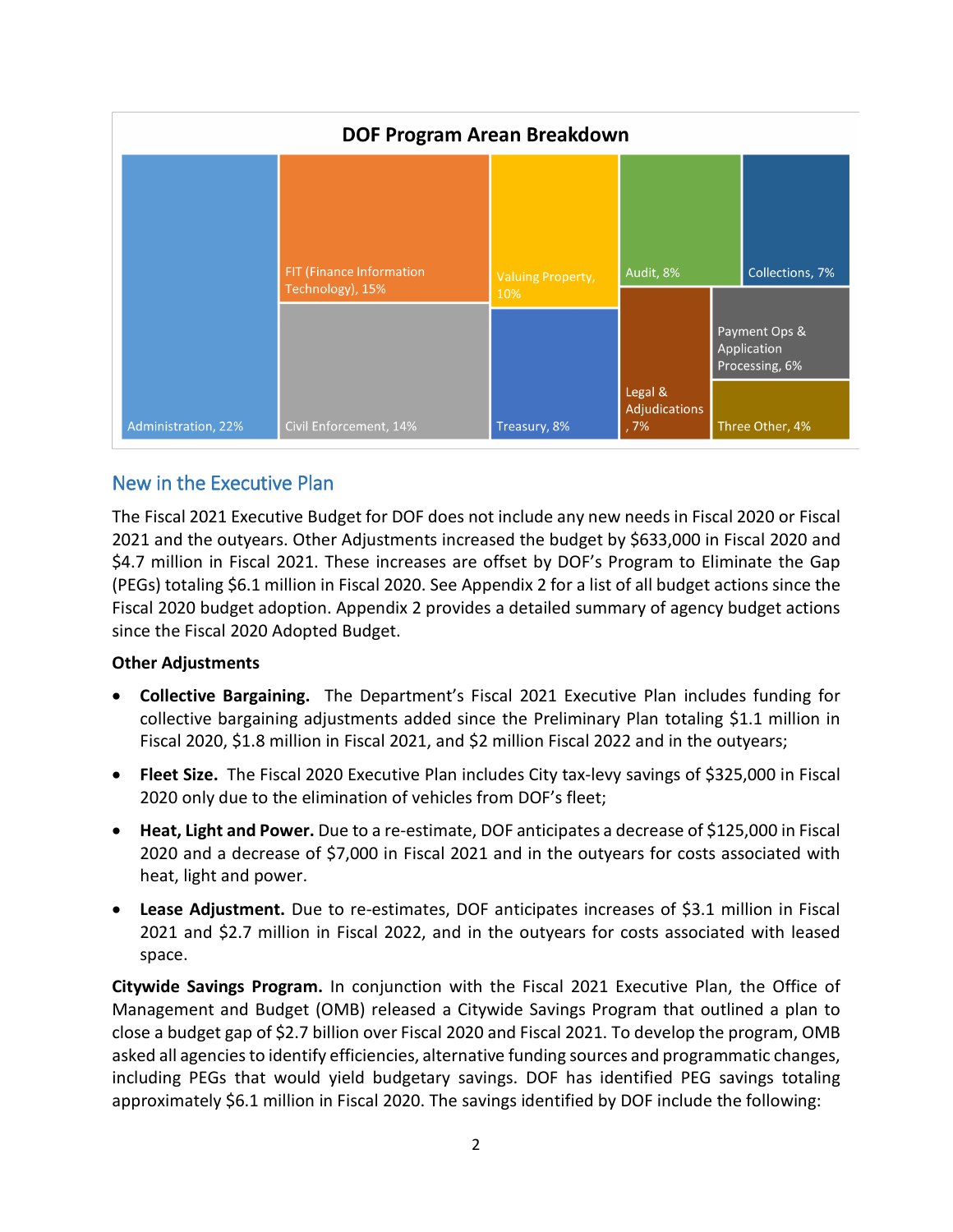- **Booting Fee Savings & COVID Booting Suspension.** The Fiscal 2021 Executive Plan includes savings of \$3.1 million in Fiscal 2020 only due to the suspension of vehicle booting during the COVID-19 pandemic. However, these savings are generated from a reduction in anticipated fees associated with booting which is more than offset by lost revenue generated from booting. The Department expects to lose \$4.5 million in revenue from Marshal booting;
- **OCA Commission Surplus Savings.** The Fiscal 2021 Executive Plan includes savings of \$3 million in Fiscal 2020 only.

#### **Changes by Funding Source**

• DOF's budget is largely City-funded with no federal funds and State funds accounting for less than one-half of one percent. For Fiscal 2020, City tax-levy funding for DOF reflects a net increase of \$4.1 million with State funding and funding through Intra City funds continuing to remain flat.

#### **COVID-19**

In response to the COVID-19 pandemic, New York State issued "New York State on PAUSE", an Executive Order effective 8 p.m. on March 22 to close all non-essential businesses, prohibit all non-essential gatherings, practice social distancing of six feet in public and more. This pandemic is widespread throughout the world, but especially prevalent in New York City. The City accounts for nearly five percent of confirmed positive cases worldwide. Because of the severity of cases in New York City, agencies have had to adjust their responsibilities to help reduce the impacts of COVID-19.

The Department of Finance halted collection of additional penalties on unpaid non-judgement parking ticket or camera violations beginning March 22, 2020. The Department has decreased its anticipated Fiscal 2021 revenue from Bus Lane Cameras, Parking Violations, and ECB collections collectively by \$21.2 million. Appendix 3 provides a detailed summary of anticipated miscellaneous revenue generated by the Department in Fiscal 2020 and Fiscal 2021 compared to its Fiscal 2020 Adopted Budget.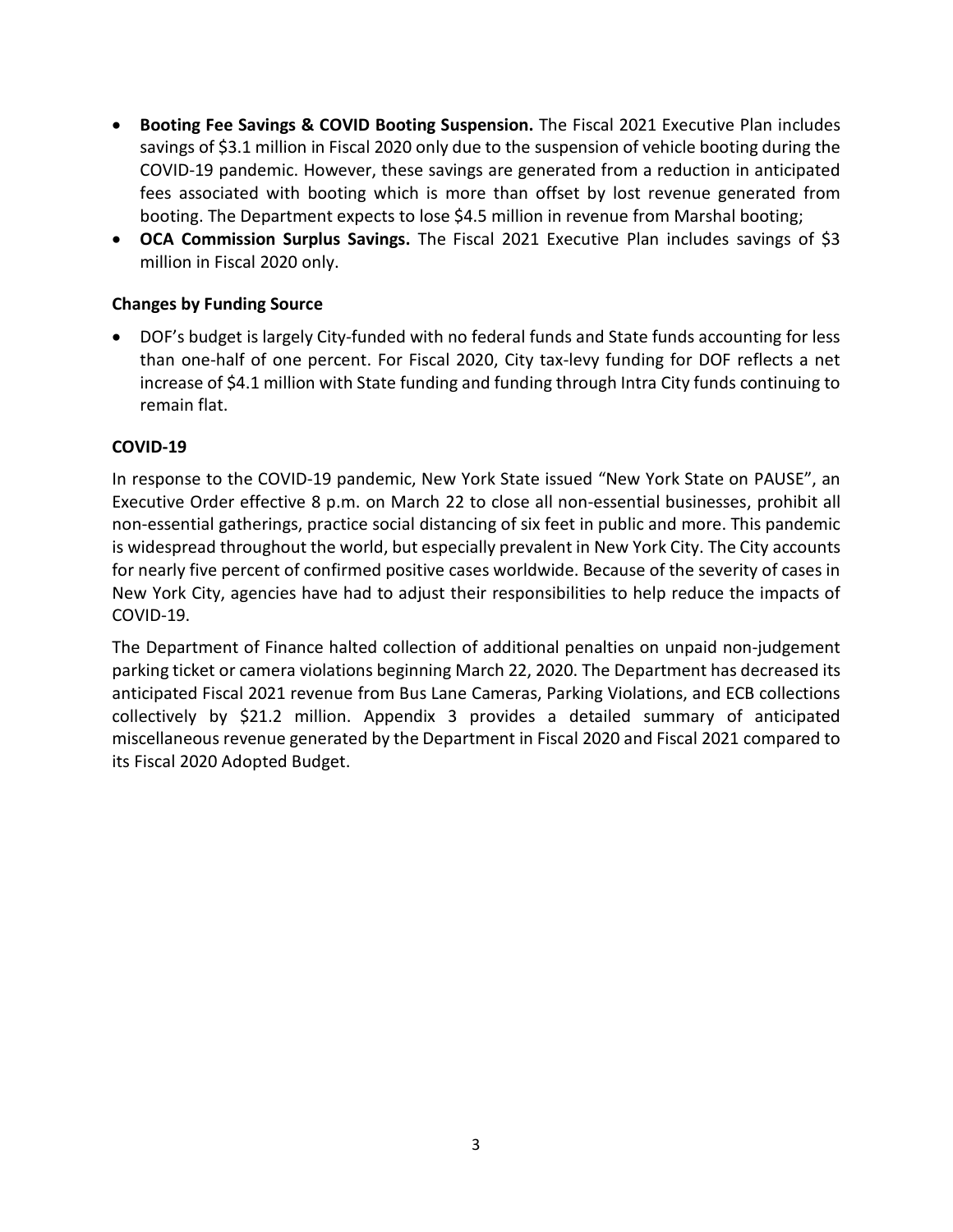# Appendix 1: Fiscal 2021 Executive Plan Financial Summary

| <b>Department of Finance Financial Summary</b> |           |           |           |                       |           |             |  |  |
|------------------------------------------------|-----------|-----------|-----------|-----------------------|-----------|-------------|--|--|
|                                                | 2018      | 2019      | 2020      | <b>Executive Plan</b> |           | *Difference |  |  |
| <b>Dollars in Thousands</b>                    | Actual    | Actual    | Adopted   | 2020                  | 2021      | 2020 - 2021 |  |  |
| Spending                                       |           |           |           |                       |           |             |  |  |
| <b>Personal Services</b>                       | \$157,849 | \$163,519 | \$177,748 | \$175,762             | \$180,613 | \$2,865     |  |  |
| <b>Other Than Personal Services</b>            | 121,010   | 136,723   | 142,365   | 152,407               | 143,602   | \$1,237     |  |  |
| <b>TOTAL</b>                                   | \$278,859 | \$300,242 | \$320,113 | \$328,169             | \$324,215 | \$4,102     |  |  |
| <b>Budget by Program Area</b>                  |           |           |           |                       |           |             |  |  |
| Administration                                 | \$54,441  | \$67,068  | \$70,751  | \$72,975              | \$72,305  | \$1,554     |  |  |
| Audit                                          | 19,899    | 21,403    | 25.894    | 24,388                | 26,089    | 194         |  |  |
| Civil Enforcement                              | 40,993    | 40,846    | 46,329    | 42,970                | 46,408    | 80          |  |  |
| Collections                                    | 13,091    | 14,341    | 22,864    | 18,598                | 23,093    | 229         |  |  |
| Communications & Governmental Sycs             | 3,458     | 3,628     | 5,058     | 4,975                 | 4,127     | (931)       |  |  |
| <b>Financial Plan Savings</b>                  | 0         | 0         | (8, 840)  | (16,047)              | (10, 012) | (1, 172)    |  |  |
| FIT (Finance Information Technology)           | 50,080    | 57,681    | 51,660    | 68,279                | 50,475    | (1, 185)    |  |  |
| Legal & Adjudications                          | 19,071    | 18,011    | 22,069    | 22,421                | 22,583    | 515         |  |  |
| <b>NYCSERV Contract Funding</b>                | 3,193     | 4,129     | 3,356     | 2,668                 | 3,356     | 0           |  |  |
| Payment Ops & Application Processing           | 17,722    | 17,270    | 20,246    | 20,841                | 20,706    | 460         |  |  |
| <b>Property Records</b>                        | 6,290     | 6,003     | 5,769     | 6,463                 | 5,974     | 205         |  |  |
| Treasury                                       | 26,186    | 23,599    | 24,741    | 27,521                | 27,284    | 2,543       |  |  |
| <b>Valuing Property</b>                        | 24,435    | 26,263    | 30,217    | 32,115                | 31,829    | 1,611       |  |  |
| <b>TOTAL</b>                                   | \$278,859 | \$300,242 | \$320,113 | \$328,169             | \$324,215 | \$4,102     |  |  |
| <b>Funding</b>                                 |           |           |           |                       |           |             |  |  |
| City Funds                                     |           |           | \$314,836 | \$322,791             | \$318,917 | \$4,081     |  |  |
| State                                          |           |           | 438       | 513                   | 438       | 0           |  |  |
| Intra City                                     |           |           | 4,839     | 4,865                 | 4,860     | 21          |  |  |
| <b>TOTAL</b>                                   | \$278,859 | \$300,242 | \$320,113 | \$328,169             | \$324,215 | \$4,102     |  |  |
| <b>Budgeted Headcount</b>                      |           |           |           |                       |           |             |  |  |
| <b>Full-Time Positions</b>                     | 1,882     | 1,968     | 2,150     | 2,139                 | 2,133     | (17)        |  |  |
| <b>TOTAL</b>                                   | 1,882     | 1,968     | 2,150     | 2,139                 | 2,133     | (17)        |  |  |

*\*The difference of Fiscal 2020 Adopted Budget compared to Fiscal 2021 Executive Budget.*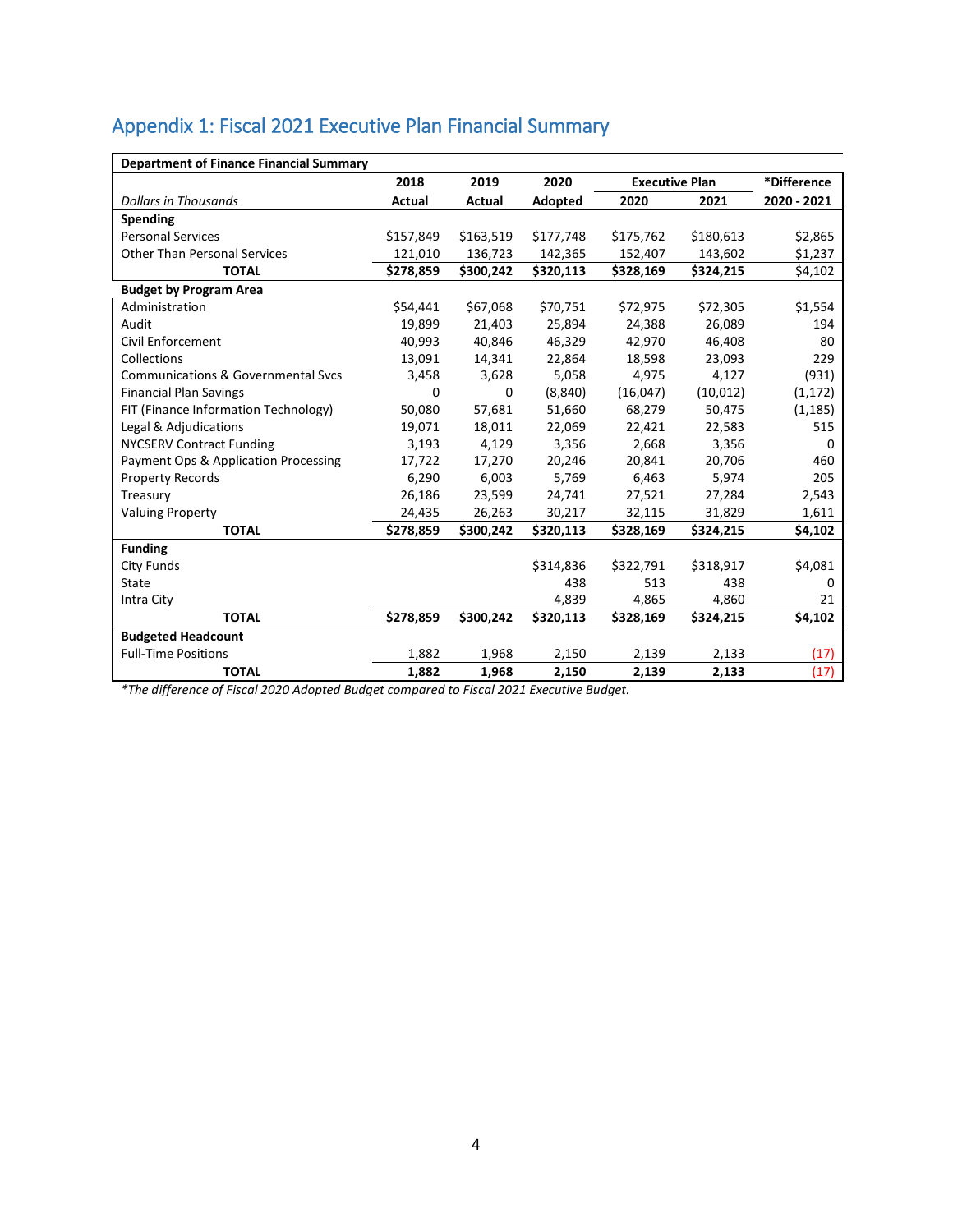# Appendix 2: Budget Actions since Fiscal 2020 Adoption

|                                                       | <b>FY20</b>  |             |              | <b>FY21</b>  |          |                            |  |
|-------------------------------------------------------|--------------|-------------|--------------|--------------|----------|----------------------------|--|
|                                                       |              | Non-        |              |              | Non-     |                            |  |
| <b>Dollars in Thousands</b>                           | City         | City        | Total        | City         | City     | Total                      |  |
| DOF Budget as of the Adopted FY20 Budget              | \$314,837    | \$5,277     | \$320,114    | \$310,458    | \$5,277  | \$315,735                  |  |
| <b>New Needs</b>                                      |              |             |              |              |          |                            |  |
| <b>Increased Credit Card Fees</b>                     | 2,500        | 0           | 2,500        | 2,500        | 0        | 2,500                      |  |
| <b>BTS Post-Production Support</b>                    | 4,288        | 0           | 4,288        |              | 0        | 0                          |  |
| PTS Post-Production Support                           | 2,939        | 0           | 2,939        |              | 0        | 0                          |  |
| <b>STARS Postage</b>                                  | 2,500        | 0           | 2,500        | $\Omega$     | 0        | 0                          |  |
| <b>Subtotal, New Needs</b>                            | \$12,227     | \$0         | \$12,227     | \$2,500      | \$0      | \$2,500                    |  |
| <b>Other Adjustments</b>                              |              |             |              |              |          |                            |  |
| Agency Phone Plan Review                              | (529)        | \$0         | (529)        | (557)        | \$0      | (557)                      |  |
| Assessor Transfer to Office of Administrative Appeals | (250)        | 0           | (250)        | (250)        | $\Omega$ | (250)                      |  |
| <b>CSBA Attorneys CB-C</b>                            | 266          | 0           | 266          | 292          | 0        | 292                        |  |
| DC37 Equity Panel                                     | 1,149        | 0           | 1,149        | 1,231        | 0        | 1,231                      |  |
| FY20 LGRMIF Grant                                     | 0            | 75          | 75           | 0            | 0        | 0                          |  |
| IBT L237 CB-C                                         | 31           | $\mathbf 0$ | 31           | 50           | 0        | 50                         |  |
| L246 Collective Bargaining (IC)                       | $\mathbf{1}$ | $\mathbf 0$ | $\mathbf{1}$ | $\mathbf{1}$ | 0        | $\mathbf{1}$               |  |
| PS Realignment                                        | (15)         | 15          | 0            | (16)         | 16       | 0                          |  |
| <b>Transfer of Assistant Assessor</b>                 | 40           | 0           | 40           | 40           | $\Omega$ | 40                         |  |
| <b>Subtotal, Other Adjustments</b>                    | \$1,193      | \$90        | \$1,283      | \$1,291      | \$16     | \$1,322                    |  |
| <b>TOTAL, All Changes</b>                             | \$13,420     | \$90        | \$13,510     | \$3,791      | \$16     | \$3,822                    |  |
| DOF Budget as of the Fiscal 2021 Preliminary Plan     | \$328,257    | \$5,367     | \$333,624    | \$314,249    | \$5,293  | \$319,557                  |  |
| <b>New Needs</b>                                      |              |             |              |              |          |                            |  |
| N/A                                                   |              |             |              |              |          |                            |  |
| <b>Subtotal, New Needs</b>                            | \$0          | \$0         | \$0          | \$0          | \$0      | \$0                        |  |
| <b>Other Adjustments</b>                              |              |             |              |              |          |                            |  |
| Collective Bargaining CWA 1180, IC                    | \$0          | \$3         | \$3          | \$0          | \$5      | \$5                        |  |
| Collective Bargaining CWA 1180 - AM                   | 421          | 0           | \$421        | 684          | $\Omega$ | \$684                      |  |
| Collective Bargaining CWA 1180 - EM                   | 689          | 0           | \$689        | 1,080        | $\Omega$ | \$1,080                    |  |
| <b>Fleet Reduction</b>                                | (325)        | 0           | ( \$325)     |              | 0        | \$0                        |  |
| Heat, Light and Power                                 | (125)        | 0           | (5125)       | 7            | 0        | $\overline{\overline{57}}$ |  |
| Lease Adjustment                                      | 0            | 0           | \$0          | 3,108        | 0        | \$3,108                    |  |
| <b>OTPS Adjustment</b>                                | 0            | 8           | \$8          |              | 0        | \$0                        |  |
| <b>Silver Stars</b>                                   | 0            | 0           | \$0          | (210)        | 0        | (5210)                     |  |
| <b>Technical Adjustment</b>                           | (27)         | 0           | (527)        | 0            | 0        | \$0                        |  |
| <b>Subtotal, Other Adjustments</b>                    | \$633        | \$11        | \$644        | \$4,669      | \$5      | \$4,674                    |  |
| Program to Eliminate the Gap (PEGs)                   |              |             |              |              |          |                            |  |
| <b>Booting Fee Savings</b>                            | ( \$3,097)   | \$0         | ( \$3,097)   | \$0          | \$0      | \$0                        |  |
| <b>OCA Commission Surplus Savings</b>                 | (3,000)      | \$0         | (3,000)      | $\Omega$     | $\Omega$ | 0                          |  |
| <b>Subtotal, PEGs</b>                                 | ( \$6,097)   | \$0         | ( \$6,097)   | \$0          | \$0      | \$0                        |  |
| <b>TOTAL, All Changes</b>                             | ( \$5,464)   | \$11        | (55, 453)    | \$4,669      | \$5      | \$4,674                    |  |
| DOF Budget as of the Fiscal 2021 Executive Plan       | \$322,791    | \$5,378     | \$328,169    | \$318,917    | \$5,298  | \$324,215                  |  |